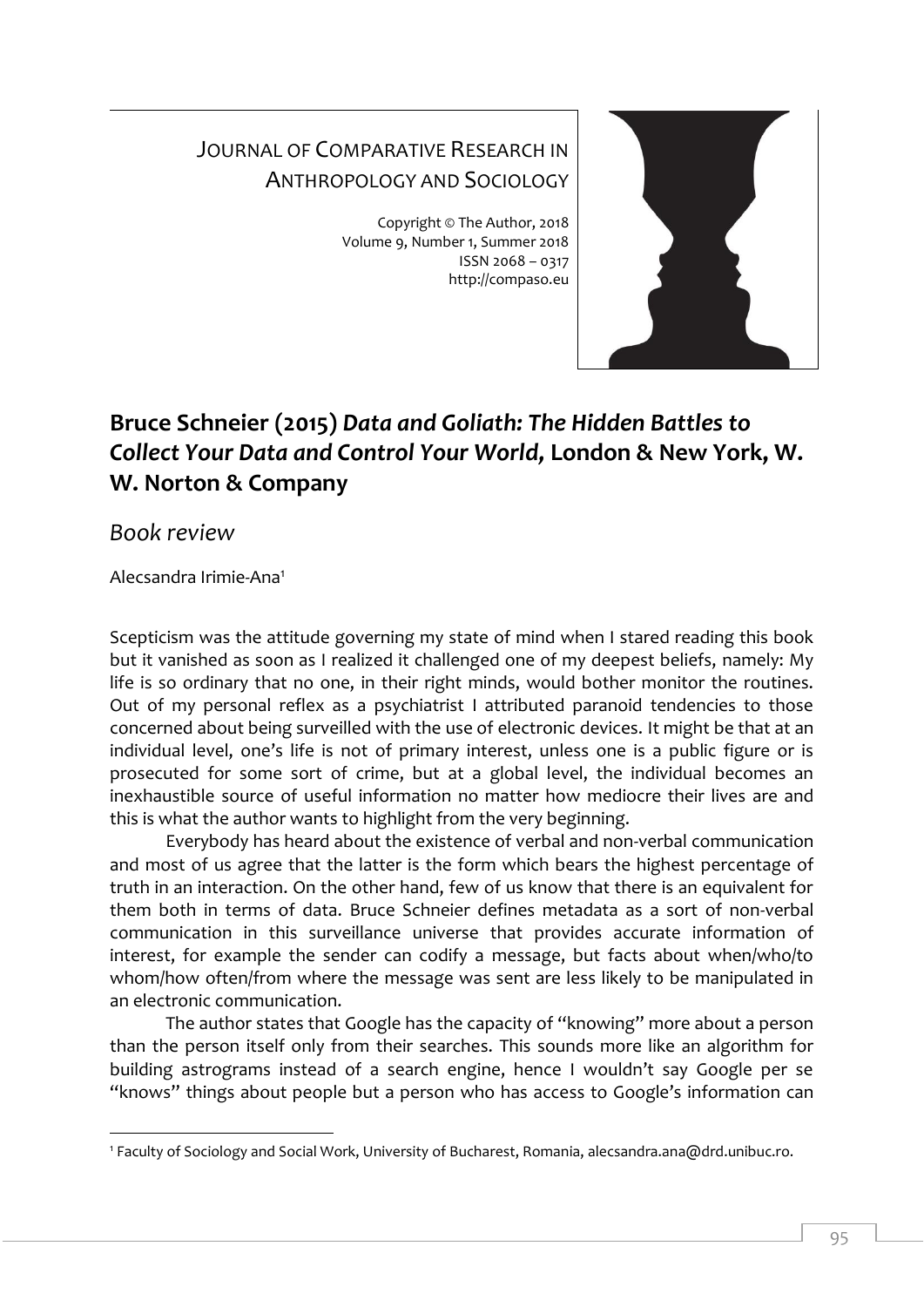make high probability predictions about other people. As technical this surveillance process might seem, without a centralizing human, data will be just data, without being information. A lot of ethical questions and dilemmas arise at this point: what should be the probability threshold that gives the authorities the right to intervene in preventing a school shooting, for example, and how should this intervention look like? The interpretation of data that sits at the base of the prognosis received the name of data mining. As a child and adolescent psychiatrist, I find this thrilling as the advantages of having more than the usual standardized information from a patient are obvious, but so are the disadvantages.

Bruce Schneier admits that this book is a picture of his experience as a security expert in the US and doesn't claim to cover all the distinctive features other countries might have. On the other hand, regardless of a country's particularity in the field of electronic communication, there are some common problems that require, or will require in the future, some clear regulation. He also presents a variety of intersections between the US and other countries in the field of electronic data tracking. Coming from a country where the degree of insecurity is perceived as very high, I constantly found myself falling into the trap of seeing only the advantages of the examples given in this book. I cannot stop from fantasizing about a regimen where deviations from the norms are punished but I guess this is just a personal frustration.

Mass surveillance is another concept defined by the author with many suggestive examples, one of them being that of tracking people with the help of high performing face recognition software. This type of invasion of our private space is so insidious that we are very tolerant towards it. There is even a predisposing psychological process that makes us vulnerable to trade our privacy for what we perceive as free Internet. Who would have thought that even the innocent and relaxing quizzes we take on the internet are a source of information or, better yet, that Angry Birds are a tool in the surveillance mechanism. As far as the gratuitousness of the Internet is concerned, the author makes a vexing and intriguing statement: "whenever something is free, you become the product".

A little bit too disquieting, the book raises the reader's anxiety level to such a high degree that a risk of thinking in a rigid and deterministic way emerges: "Maintaining Internet anonymity against a ubiquitous surveillor is nearly impossible". With this in mind, why bother to protect someone's anonymity, for example in a medical trial, when this endeavour is resource consuming and seems obsolete? Nevertheless, the feeling of freedom loss is due to the fact that there are too many times when the reading crosses the fine border towards something resembling a conspiracy theory.

It seems that great effort is invested by marketers in diminishing the feeling of "creepy" that is inherent to direct targeted advertisement but here comes the good news: as subtly personalized as they might be, commercials have down-regulated the interest of the individual to a point where access to certain basic information about a customer are counterproductive in terms of invested money per profit.

I don't know if, after reading this book, I will start reading the "Terms and conditions" instead of checking the box in order to move on to what I am interested in, but probably not. It has become such a routine process that it by-passes the cognitive